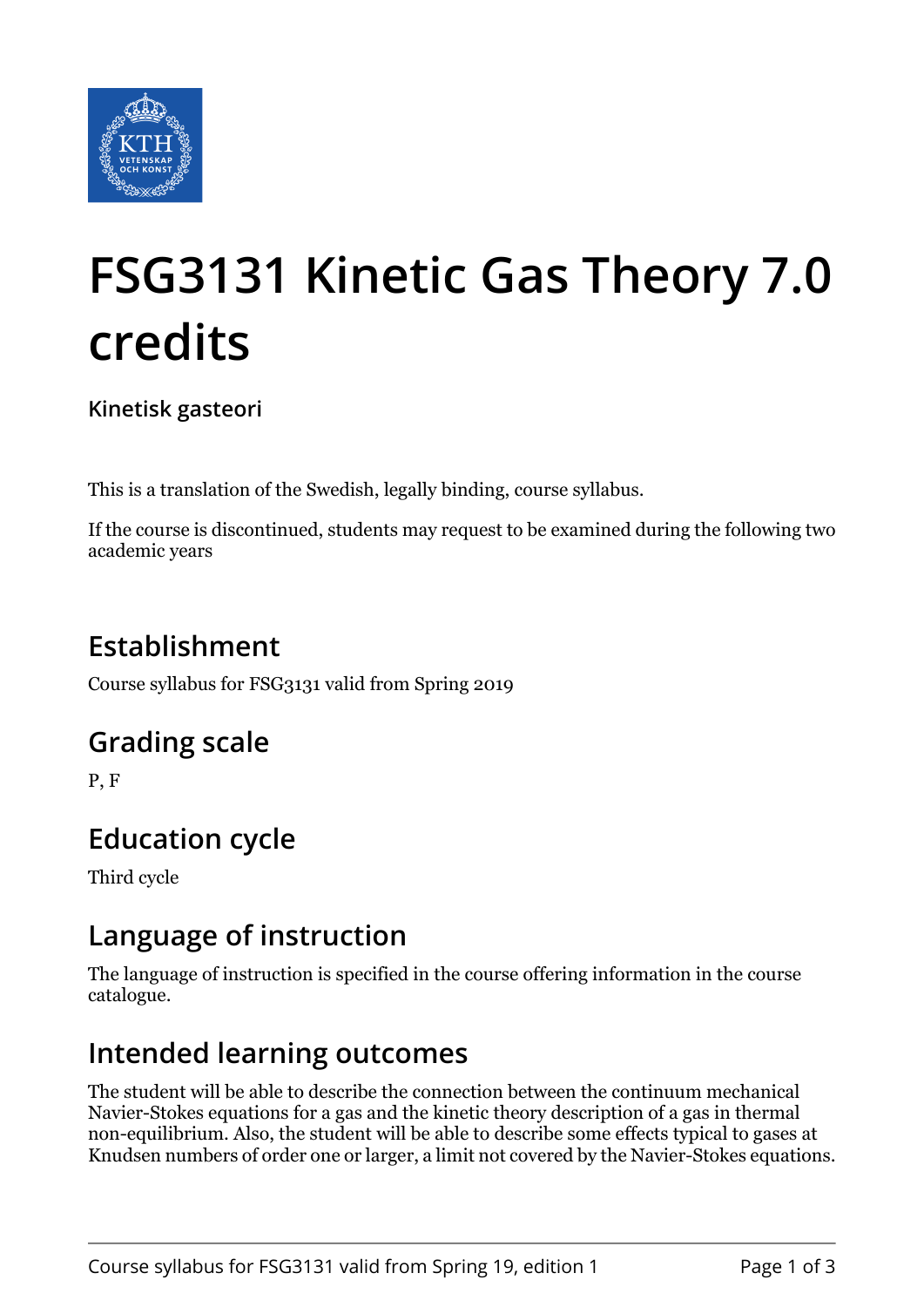# **Course contents**

After completing this course the student should be able to:

- Give the kinetic theory definitions of the macroscopic continuum properties/variables of a gas.
- State the requirements on a fluid flow for the continuum assumption to be a reasonable approximation.
- Describe the concepts of cross-section and mean free path in a gas and derive an expression for the mean free path.
- Use the mean free path concept to derive an approximate expression for viscosity and heat conductivity in a gas in terms of kinetic variables.
- State the Boltzmann equation and, make an interpretation of the different terms involved.
- State the Maxwellian distribution and when it is valid.
- Give examples of some typical kinetic effects not described by the Navier-Stokes equations.
- Give the main principles of a Direct Simulation Monte-Carlo Simulation (DSMC).
- Describe in broad outline the Chapman-Enskog method to derive the Navier-Stokes equations from the Boltzmann equation at small Knudsen numbers, in particular how viscosity and heat conductivity can be found from the molecular interactions.

# **Disposition**

About 10 hour lectures.

Project work in groups of 2 students.

Seminars with student project presentations with 2 students per 45 minutes.

# **Specific prerequisites**

Admitted to PhD-program

#### **Course literature**

Course literature

**Gombosi, T.T**

Gaskinetic Theory, Cambridge University Press, 1994

#### **Dahlkild, A.A. and Söderholm, L.H.**

Lecture notes in kinetic gas theory, 2011